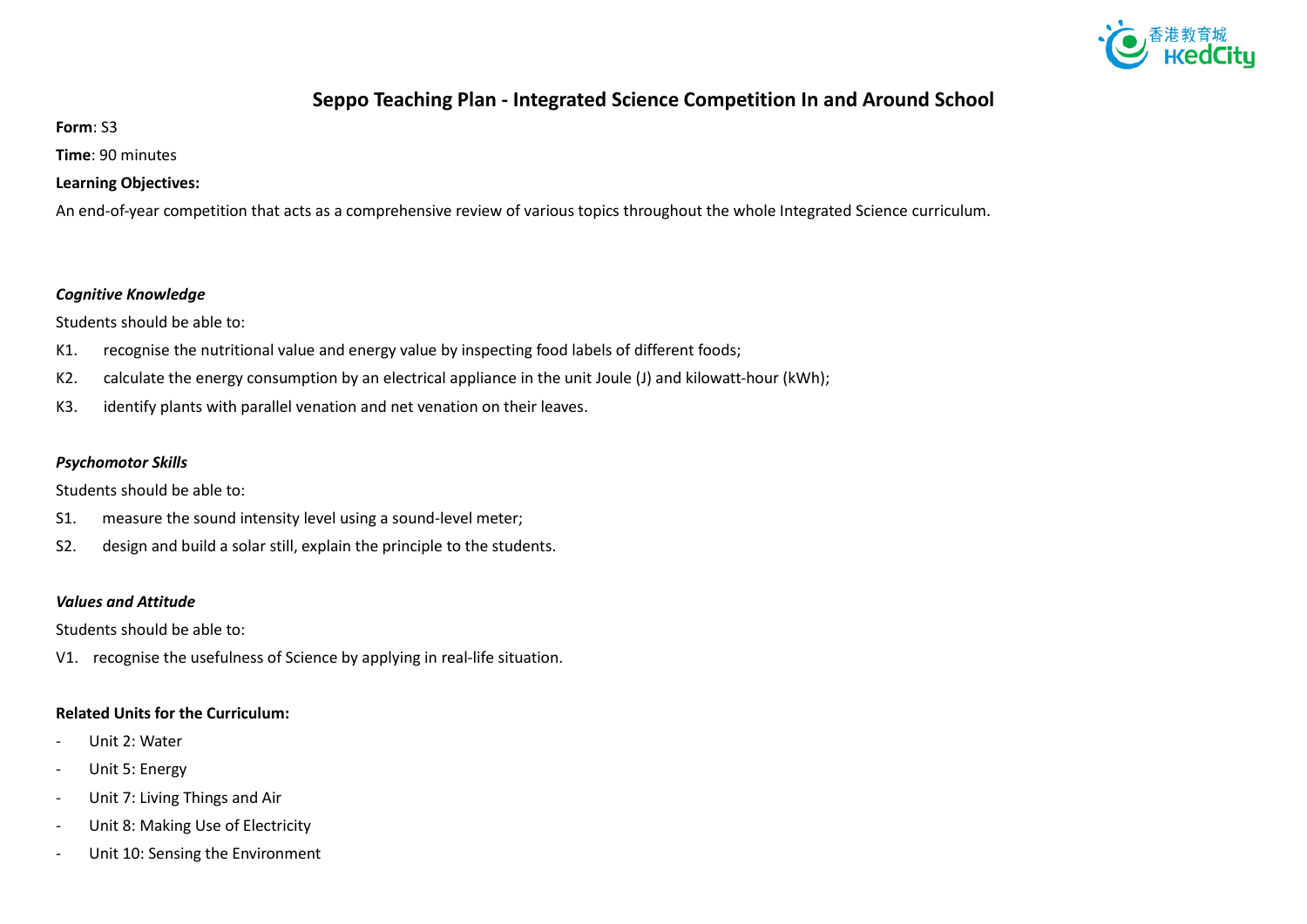

## - Unit 12: A Healthy Body: Nutrition and health

### **Teaching Procedures:**

| <b>Stages</b> | <b>Time</b> | <b>Objectives</b>     | <b>Procedures</b>                                                         | <b>Materials</b>                                       |
|---------------|-------------|-----------------------|---------------------------------------------------------------------------|--------------------------------------------------------|
|               | (mins)      |                       |                                                                           |                                                        |
| Preparation 1 |             | Teacher creates a     |                                                                           | A Seppo instructor account<br>1.                       |
|               |             | map of your school    |                                                                           | Sample activity:<br>2.                                 |
|               |             | and a neighbouring    |                                                                           | <b>Integrated Science Competition In</b>               |
|               |             | mall, and build       |                                                                           | and Around School                                      |
|               |             | customised activities |                                                                           | <b>DOWNLOAD</b>                                        |
|               |             | with checkpoints      | <b>Leaf and vein-type</b><br>(Garden)<br><b>Linda</b> Di                  |                                                        |
|               |             | using Seppo           |                                                                           |                                                        |
|               |             |                       |                                                                           |                                                        |
|               |             |                       | g Financial<br>sity level (School                                         | <b>Integrated Science</b><br>Competition in and around |
|               |             |                       |                                                                           | school                                                 |
|               |             |                       | back Steakhouse                                                           |                                                        |
|               |             |                       |                                                                           | Jan 07, 2020                                           |
|               |             |                       |                                                                           | Chemistry Biology                                      |
|               |             |                       |                                                                           | Physics Chinese 13-15                                  |
|               |             |                       |                                                                           |                                                        |
|               |             |                       | 1. Take the satellite map of your school from 'Google Map' or use a hand- | Read more V                                            |
|               |             |                       | drawn map.                                                                |                                                        |
|               |             |                       |                                                                           |                                                        |
|               |             |                       | 2. Set the checkpoints for different activities:                          |                                                        |
|               |             |                       | For the sound intensity task: set checkpoints in the school library and a |                                                        |
|               |             |                       | road near the school.                                                     |                                                        |
|               |             |                       | For the food label task: set a checkpoint at a supermarket nearby.        |                                                        |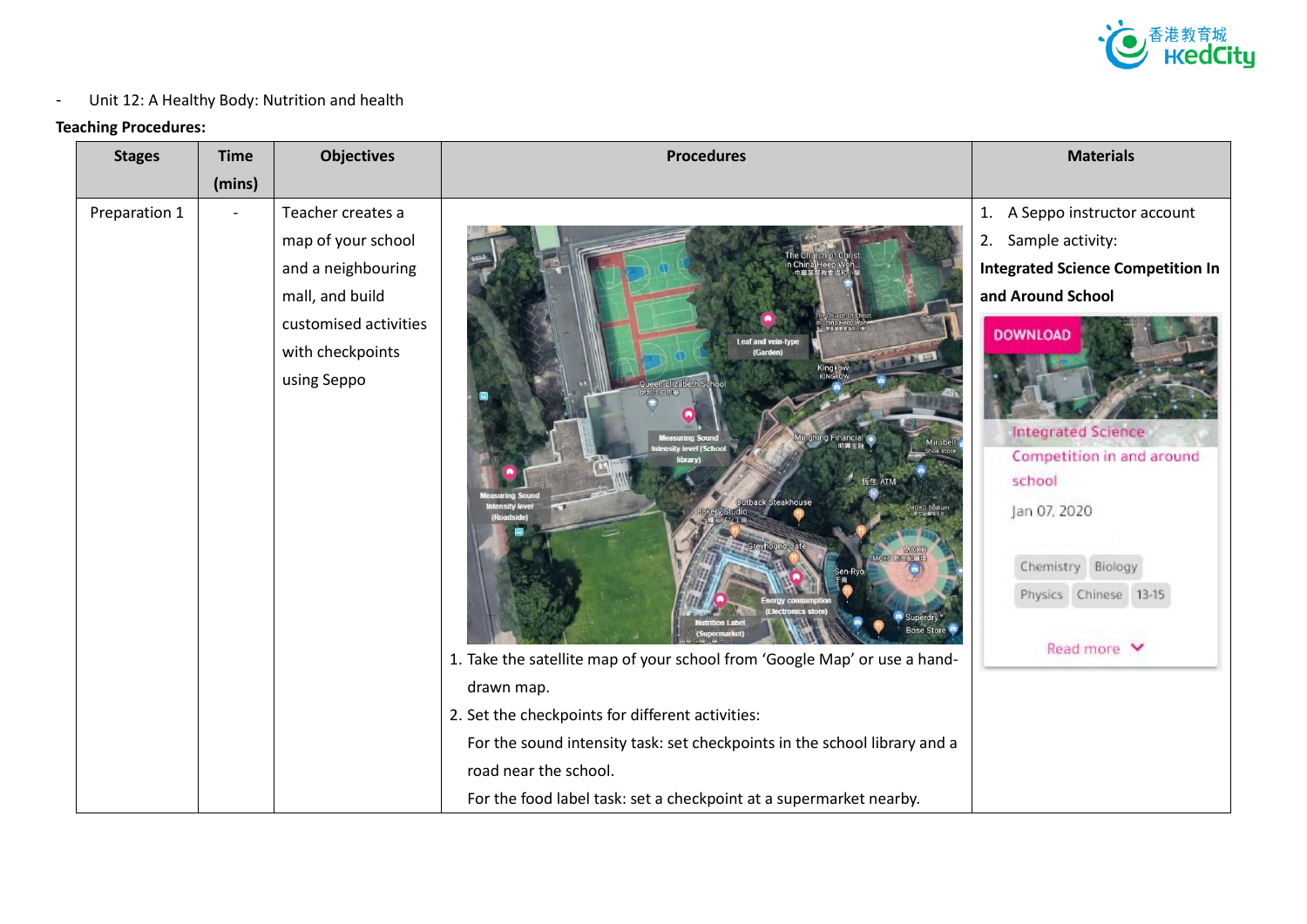

|               |                          |                         | For the energy consumption task: set a checkpoint in electronics store  |                                 |
|---------------|--------------------------|-------------------------|-------------------------------------------------------------------------|---------------------------------|
|               |                          |                         | nearby.                                                                 |                                 |
|               |                          |                         | For the leaf venation task: set a checkpoint in the garden/park nearby. |                                 |
| Preparation 2 | $\overline{\phantom{a}}$ | Students design and     | 1. One month before this event, form students into groups of 4 to 5.    | Budget of \$100 per group       |
|               |                          | construct a solar still | Students design and build a solar still to distill impure water.        | Completed models of solar still |
|               |                          |                         | (Related Unit: Unit 2 Water)                                            | and report                      |
|               |                          |                         | 2. Students wrote a report on their design and bring their completed    |                                 |
|               |                          |                         | models for this competition.                                            |                                 |
| Pre-task      | 10                       | Brief students on the   | 1. Inform students the tasks and zone of activities.                    | Smartphones or tablets          |
|               |                          | rules, guidelines and   | 2. Students place their solar still on the basketball court.            | (one per group), able to open   |
|               |                          | safety concerns of      | 3. Teacher shares the PIN code to students.                             | Seppo (https://seppo.io/)       |
|               |                          | the activities          |                                                                         | (Recommend Chrome or Safari     |
|               |                          |                         | Share game login to players<br>Give the pin code to the players         | browser)                        |
|               |                          |                         | Share code $\mathbf C$<br>Pin code: 123456 (sample)                     |                                 |
|               |                          |                         | Player email is required<br>四心<br>Team member names are required        |                                 |
|               |                          |                         | 4. Students enter PIN and group name to start the activity.             |                                 |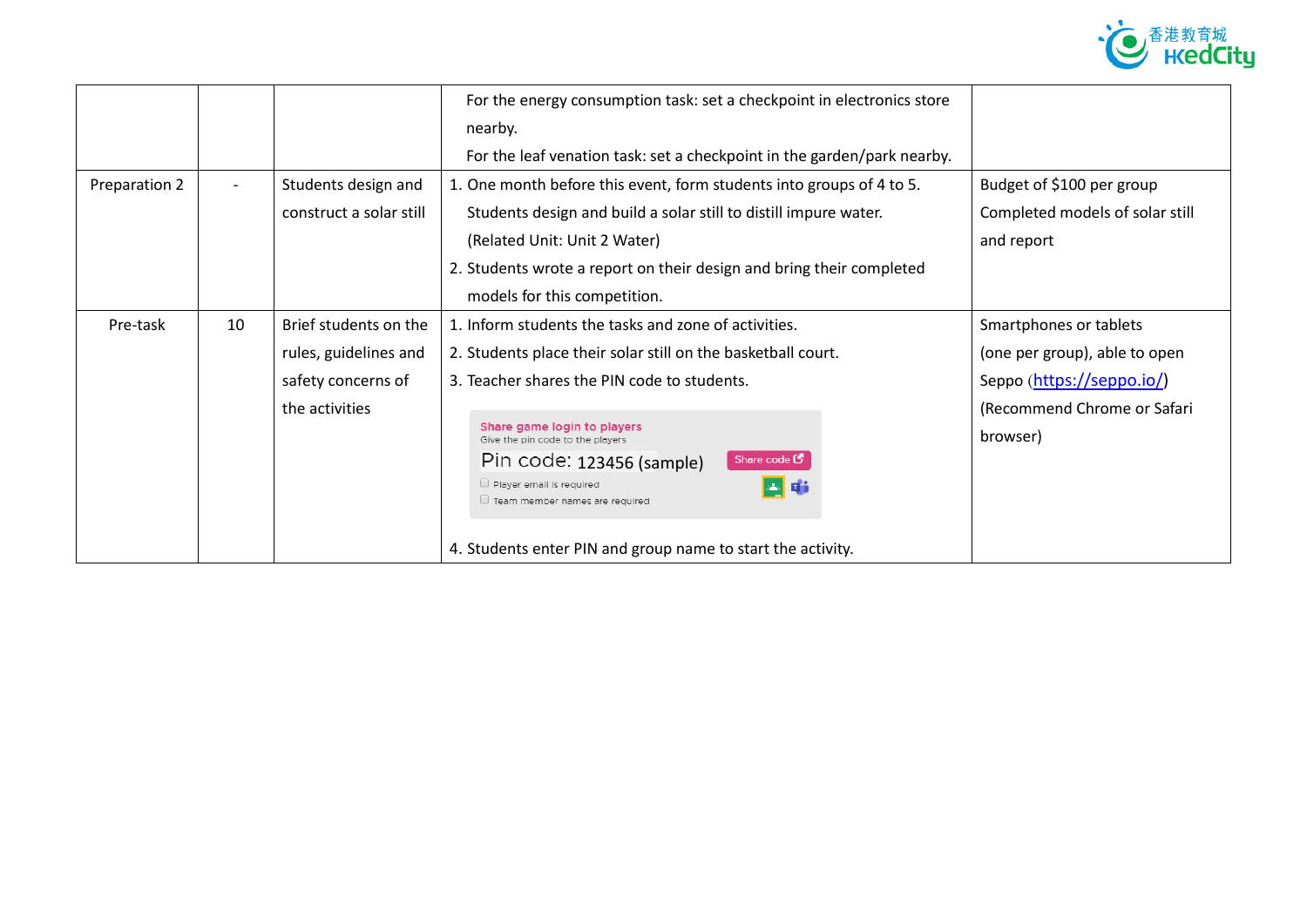

| Checkpoint 1: | 10 | Students measure     | 1. Record the sound intensity level in the school library, take a picture of              | Sound-level meters           |
|---------------|----|----------------------|-------------------------------------------------------------------------------------------|------------------------------|
| Library/      |    | the sound intensity  | the reading.                                                                              | (one per group)              |
| Roadside      |    | level using a sound- | <b>Measuring Sound Intensity level (School</b><br>$\bullet$                               | OR                           |
|               |    | level meter          | library)                                                                                  | Smartphones with sound level |
|               |    |                      |                                                                                           | measuring apps               |
|               |    |                      | <b>Exercise type: Creative</b><br>$\wedge$<br>Maximum points: 1                           |                              |
|               |    |                      | Record the sound intensity level in the school library, take a picture<br>of the reading. |                              |
|               |    |                      | <b>Build your answer:</b>                                                                 |                              |
|               |    |                      | Õ<br>Image                                                                                |                              |
|               |    |                      |                                                                                           |                              |
|               |    |                      |                                                                                           |                              |
|               |    |                      | Lä<br>≪Д                                                                                  |                              |
|               |    |                      | 2. Record the sound intensity level of a truck that passes by, take a picture             |                              |
|               |    |                      | of the reading.                                                                           |                              |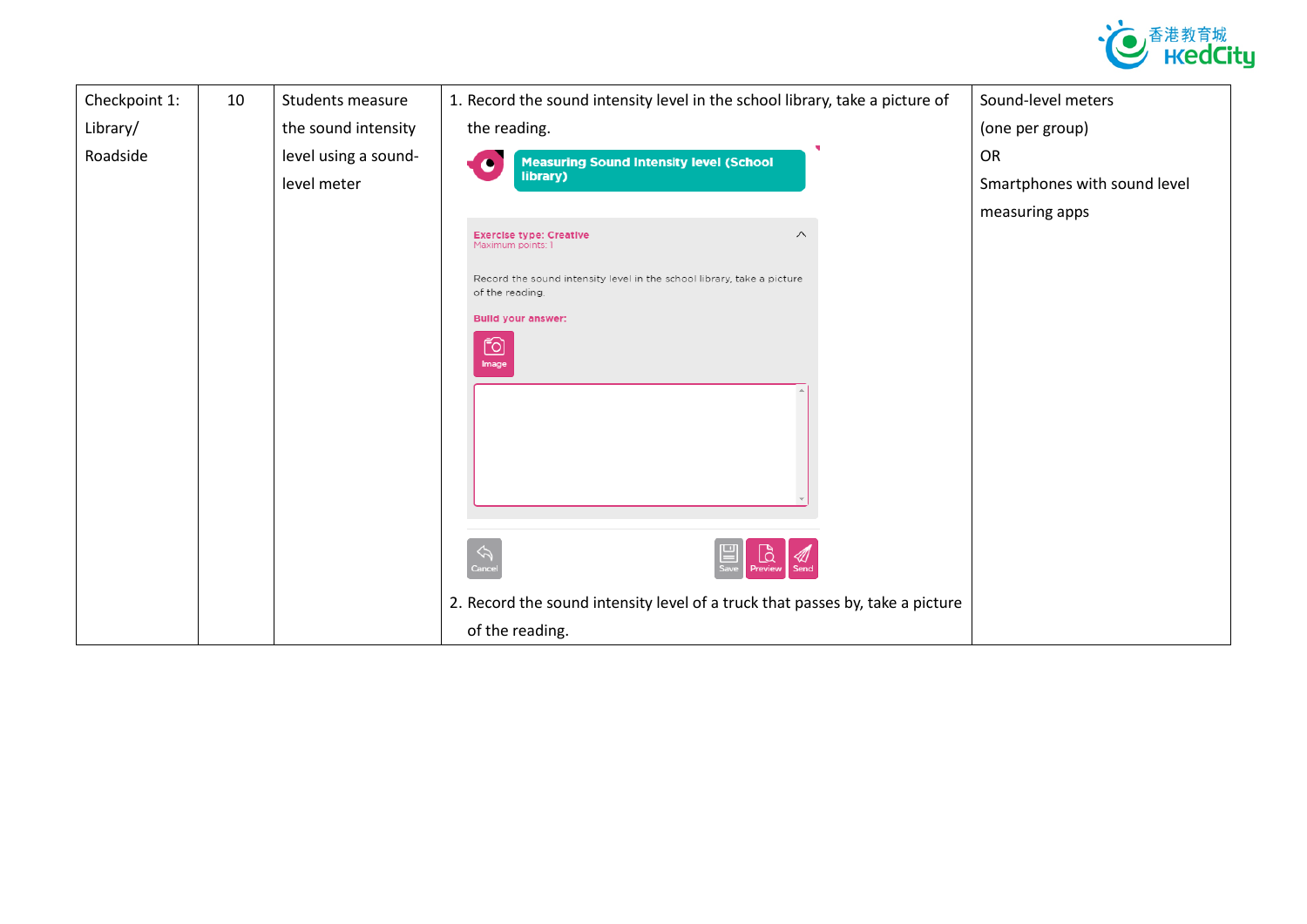

|  | $\overline{\phantom{0}}$<br><b>Measuring Sound Intensity level (Roadside)</b>                                                                                                                                                                                                                                                                                                                                                                               |
|--|-------------------------------------------------------------------------------------------------------------------------------------------------------------------------------------------------------------------------------------------------------------------------------------------------------------------------------------------------------------------------------------------------------------------------------------------------------------|
|  | <b>Exercise type: Creative</b><br>$\land$<br>Maximum points: 1<br>Record the sound intensity level of a truck passing through, take a<br>picture of the reading and upload the image.<br><b>Build your answer:</b><br><u>්ට</u><br>Image                                                                                                                                                                                                                    |
|  | Please answer to creative exercise before sending the answer.<br>$\bigcirc_{\text{Preview}}$                                                                                                                                                                                                                                                                                                                                                                |
|  | 3. MC Question: What is typical sound intensity level during a normal<br>conversation?                                                                                                                                                                                                                                                                                                                                                                      |
|  | <b>Multichoice Exercise</b><br>Reorder ↑ 1 へ<br>Audio Video O<br>Search from library<br><b>B</b> $I \times_{z}^{\circ} \times^{\circ} \leftrightarrow \rightarrow I \times \mathbb{R}$ $\mathbb{E}$ $\mathbb{E}$ $\phi$ $\mathbb{E}$ Attach an image<br><b>Bullet list</b><br>Answer this question after measuring the sound intensity level<br>inside a library and near a road.<br>What is typical sound intensity level during a normal<br>conversation? |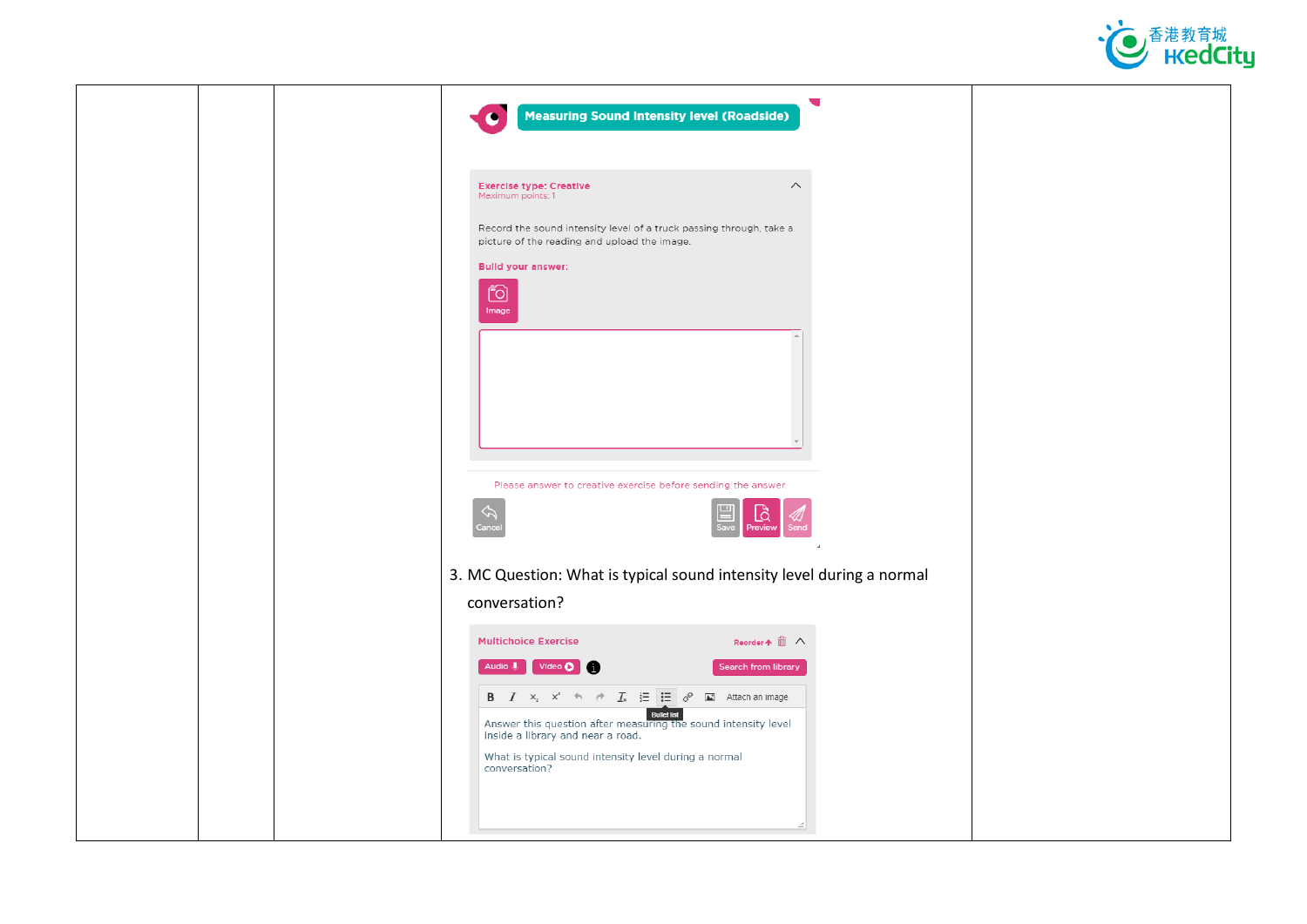

| Checkpoint 2: | 10 | Identify the                  | 1. Select one food item with the highest energy content (in kcal per 100g).                                                        | Smartphones or tablets |
|---------------|----|-------------------------------|------------------------------------------------------------------------------------------------------------------------------------|------------------------|
| Supermarket   |    | nutritional value and         | Upload a picture of its food label.                                                                                                |                        |
|               |    | energy value on food<br>label | <b>Nutrition Label (Supermarket)</b>                                                                                               |                        |
|               |    |                               | $\wedge$<br><b>Exercise type: Creative</b><br>Maximum points: 6<br>In the supermarket, select one food item and one beverage, take |                        |
|               |    |                               | pictures of the nutrition label and upload the images.                                                                             |                        |
|               |    |                               | For the food item, try to pick one with the highest energy content<br>(in kcal per 100g).                                          |                        |
|               |    |                               | For the beverage, try to pick one with the highest protein content<br>(in g per 100g).                                             |                        |
|               |    |                               | For each category:                                                                                                                 |                        |
|               |    |                               | 1st place: 3 points                                                                                                                |                        |
|               |    |                               | 2nd place: 2 points                                                                                                                |                        |
|               |    |                               | 3rd place: 1 point                                                                                                                 |                        |
|               |    |                               | <b>Bulld your answer:</b>                                                                                                          |                        |
|               |    |                               | <u>fo</u><br>Image                                                                                                                 |                        |
|               |    |                               | 2. Select one beverage with the highest protein content (in g per 100g).                                                           |                        |
|               |    |                               | Upload a picture of its food label.                                                                                                |                        |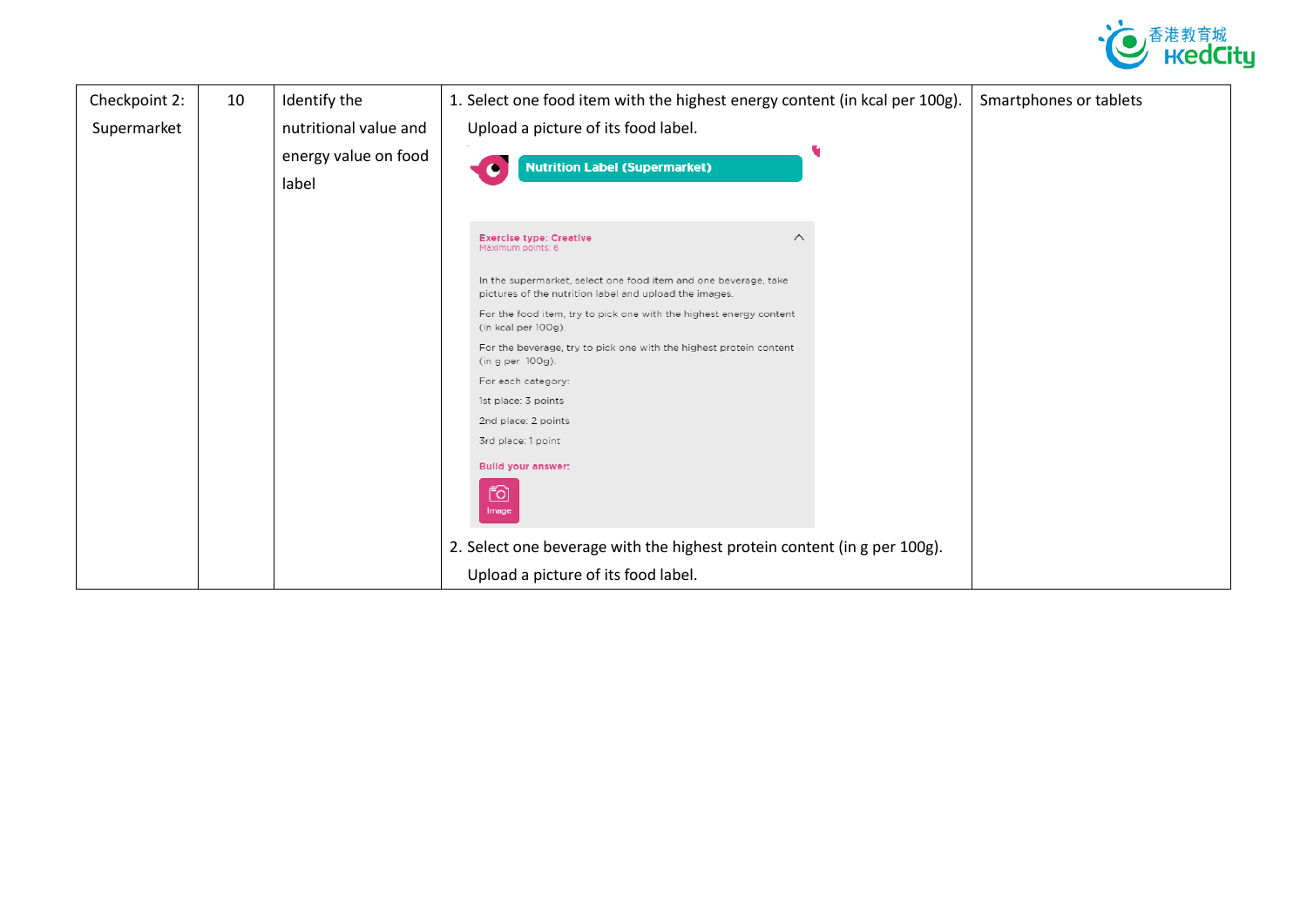

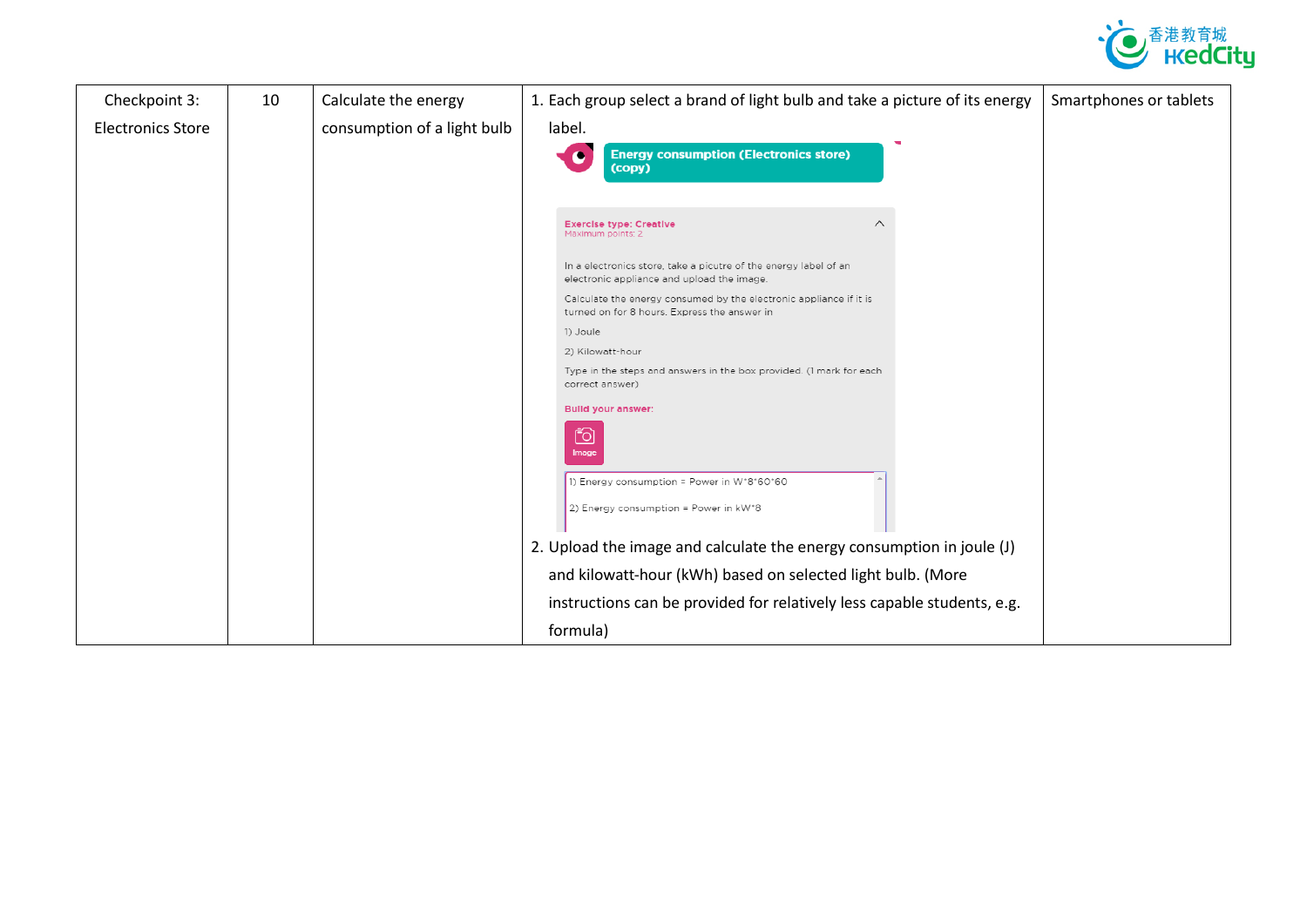

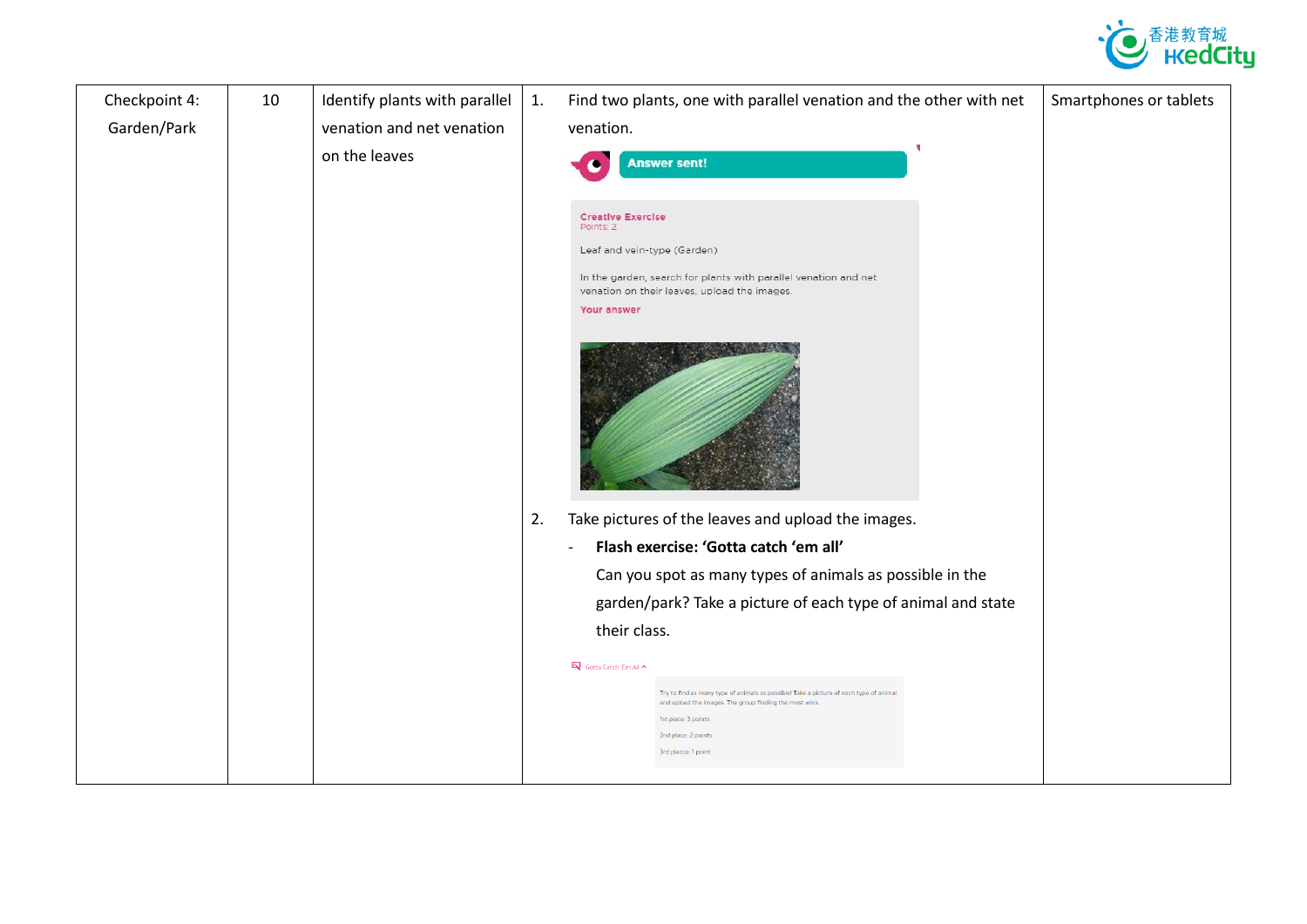

| Checkpoint 5:      | 40 | Design a solar still and | 1. Students retrieve their solar stills and return to the laboratory to                                                                                                                                                                                                                                                                                                                                                                                                                                                                                                        |
|--------------------|----|--------------------------|--------------------------------------------------------------------------------------------------------------------------------------------------------------------------------------------------------------------------------------------------------------------------------------------------------------------------------------------------------------------------------------------------------------------------------------------------------------------------------------------------------------------------------------------------------------------------------|
| Basketball Court / |    | explain the principle    | measure the amount of distilled water collected.                                                                                                                                                                                                                                                                                                                                                                                                                                                                                                                               |
| Laboratory         |    | behind to the students   | <b>E</b> V Solar still(basketball court) ^                                                                                                                                                                                                                                                                                                                                                                                                                                                                                                                                     |
|                    |    |                          | Place your solar still here! Then upload a picture of your solar still.<br>After completing all the tasks, come back to find out the result.<br>Compare and discuss the result within your group and among other groups, give a<br>presentation of your design and finding.<br>The presentation will be graded by other groups.<br>Points are rewarded on a scale of 1 to 10.<br>2. Students discuss and compare the result within their own group and<br>then among other groups.<br>3. Students give a presentation on the design of solar still and report<br>their result. |
|                    |    |                          | 4. Peer review: Students grade the other groups.                                                                                                                                                                                                                                                                                                                                                                                                                                                                                                                               |
|                    |    |                          |                                                                                                                                                                                                                                                                                                                                                                                                                                                                                                                                                                                |
| Conclusion         | 5  | Conclude the competition | 1. Teacher gives a brief review on the knowledge related to the tasks.                                                                                                                                                                                                                                                                                                                                                                                                                                                                                                         |
|                    |    | and announce the winner  | 2. Teacher computes the total points of each group and announces the                                                                                                                                                                                                                                                                                                                                                                                                                                                                                                           |
|                    |    |                          | winner.                                                                                                                                                                                                                                                                                                                                                                                                                                                                                                                                                                        |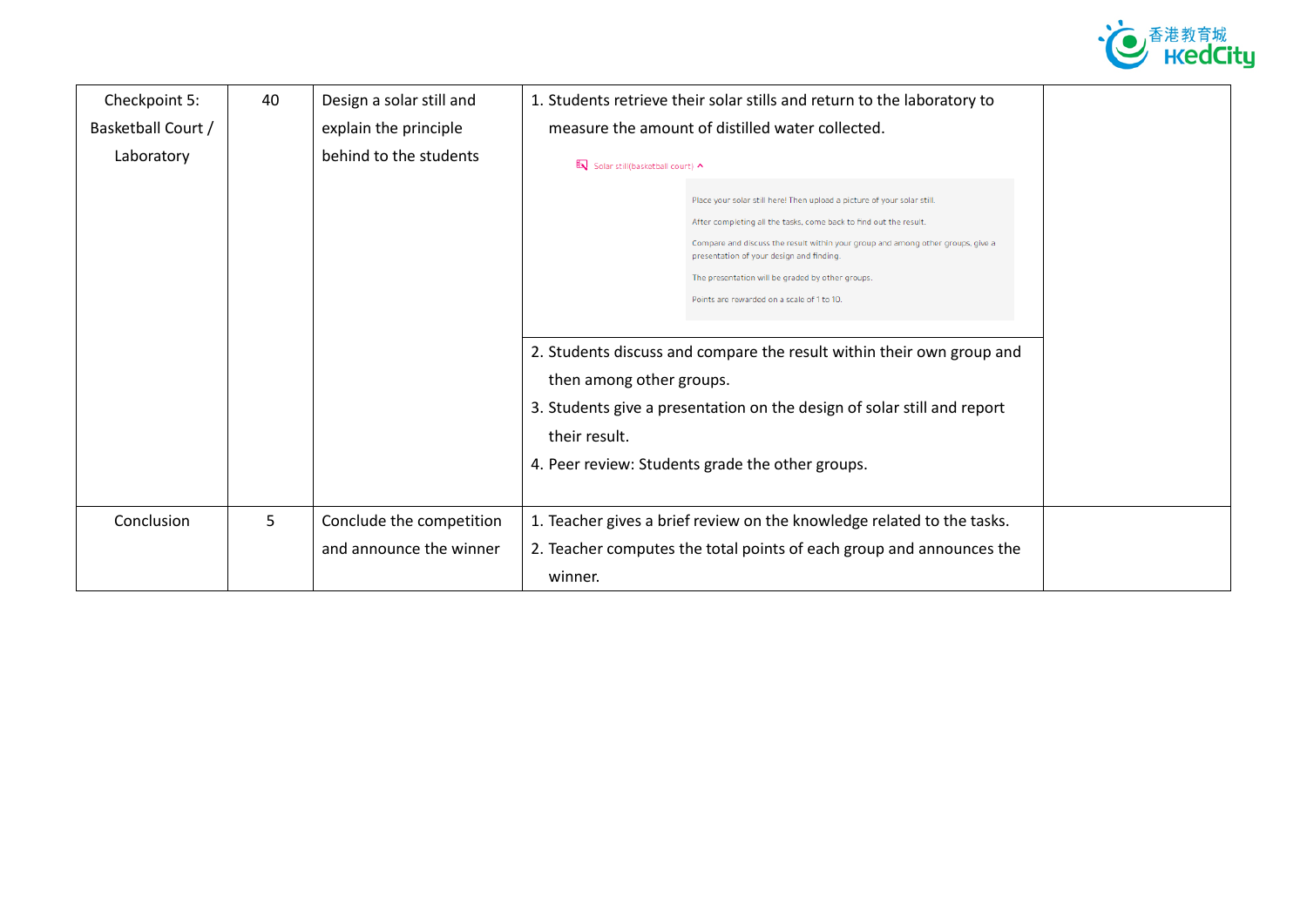

# **Seppo** 教學建議 **–** 在學校與周邊進行綜合科學競賽

年級:S3

時間:90 分鐘

## 學習目標:

於學期终進行一場綜合科學科比賽,總結及回顧課程中的不同課題。

## 知識

學生應能

- K1. 檢視食物標籤以找出不同種類食物的營養價值和能量值。
- K2. 以焦(J)和千瓦(kWh)為單位,計算電器的能量消耗。
- K3. 辨識植物的葉子的脈絡為平行脈絡或網狀脈絡。

# 技能

學生應能

- S1. 使用分貝計測量聲音強度。
- S2. 設計並製作蒸餾器,向同學解釋設計原理。

### 價值觀和態度

學生應能

V1. 明白科學的用處並將科學知識應用在日常生活中。

## 相關課程單元:

- 單元 2:水
- 單元 5:能量
- 單元 7:生物與空氣
- 單元 8:電的使用
- 單元 10:環境的察覺
- 單元 12:健康的身體:營養與健康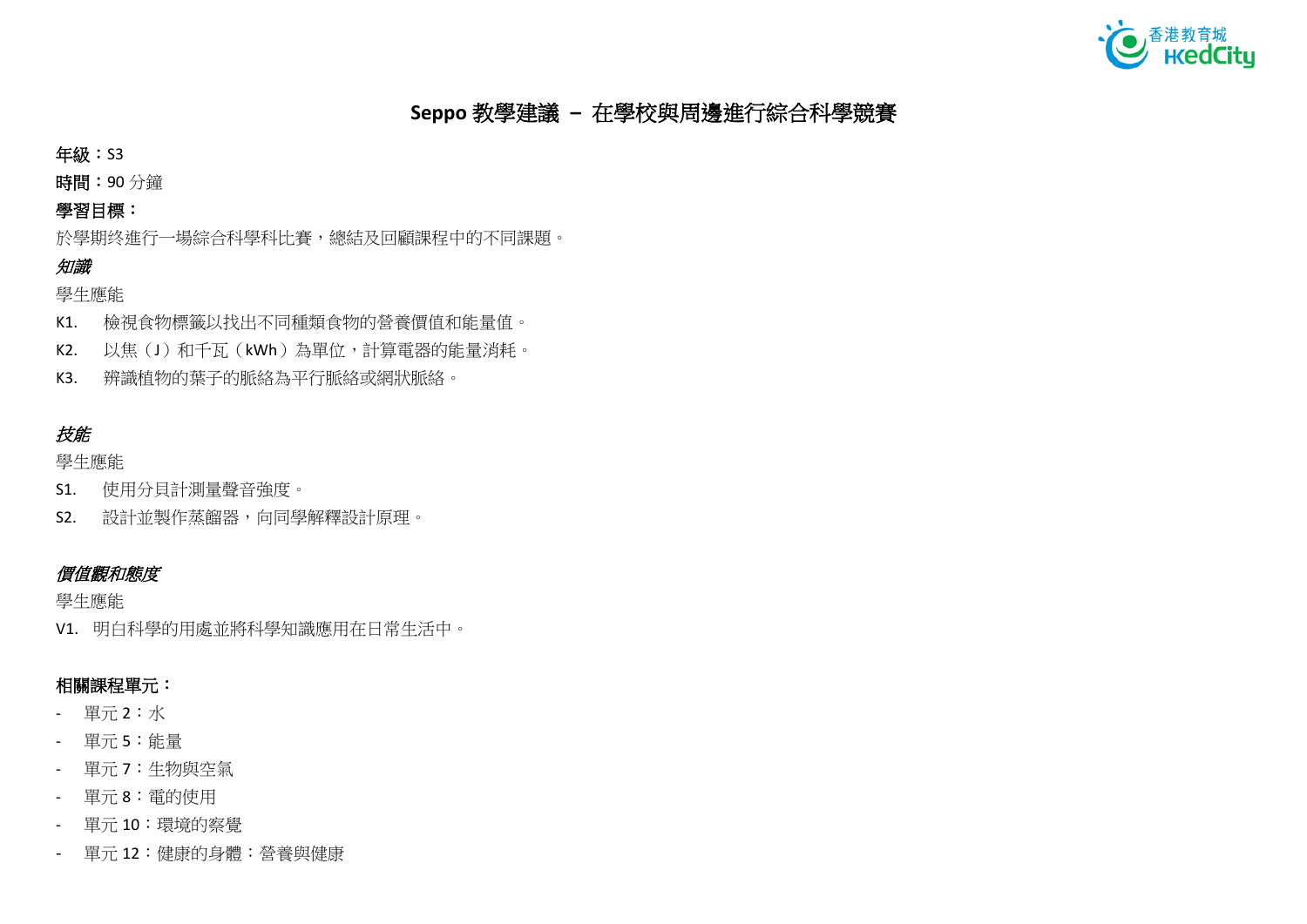

# 教學步驟:

| 階段  | 時間                       | 目標            | 步驟                                                                                                                                                                                                                                                                                                                                  | 材料                                                                                                                                                |
|-----|--------------------------|---------------|-------------------------------------------------------------------------------------------------------------------------------------------------------------------------------------------------------------------------------------------------------------------------------------------------------------------------------------|---------------------------------------------------------------------------------------------------------------------------------------------------|
|     | (分鐘)                     |               |                                                                                                                                                                                                                                                                                                                                     |                                                                                                                                                   |
| 準備一 | $\overline{\phantom{a}}$ | 教師使用 Seppo 建立 |                                                                                                                                                                                                                                                                                                                                     | 1. Seppo 帳戶                                                                                                                                       |
|     |                          | 一張學校及周邊商場     |                                                                                                                                                                                                                                                                                                                                     | 2. 參考活動 (英文版):                                                                                                                                    |
|     |                          | 的地圖並設定任務      |                                                                                                                                                                                                                                                                                                                                     | <b>Integrated Science Competition In</b>                                                                                                          |
|     |                          |               |                                                                                                                                                                                                                                                                                                                                     | and Around School                                                                                                                                 |
|     |                          |               | <b>Leaf and vein-type</b><br>(Garden)<br>ingkow <b>Contract Contract Contract Contract Contract Contract Contract Contract Contract Contract Contract Contract Contract Contract Contract Contract Contract Contract Contract Contract Contract Contract Contract Contrac</b><br>Queen Elizabeth<br>inghing Financial<br>Steakhouse | <b>DOWNLOAD</b><br><b>Integrated Science</b><br>Competition in and around<br>school<br>Jan 07, 2020<br>Chemistry Biology<br>Physics Chinese 13-15 |
|     |                          |               | 1. 從 Google 地圖選取學校範圍的衛星地圖或使用一張自製地圖。                                                                                                                                                                                                                                                                                                 | Read more V                                                                                                                                       |
|     |                          |               | 2. 設置不同活動任務,例如:                                                                                                                                                                                                                                                                                                                     |                                                                                                                                                   |
|     |                          |               | 於學校圖書館與學校旁邊的馬路旁設置聲音強度的任務。                                                                                                                                                                                                                                                                                                           |                                                                                                                                                   |
|     |                          |               | 於附近超市設置食品標籤任務。                                                                                                                                                                                                                                                                                                                      |                                                                                                                                                   |
|     |                          |               | 於附近電器店設置計算能量消耗的任務。                                                                                                                                                                                                                                                                                                                  |                                                                                                                                                   |
|     |                          |               | 於附近的花園或公園設置葉子與葉脈的任務。                                                                                                                                                                                                                                                                                                                |                                                                                                                                                   |
|     |                          |               |                                                                                                                                                                                                                                                                                                                                     |                                                                                                                                                   |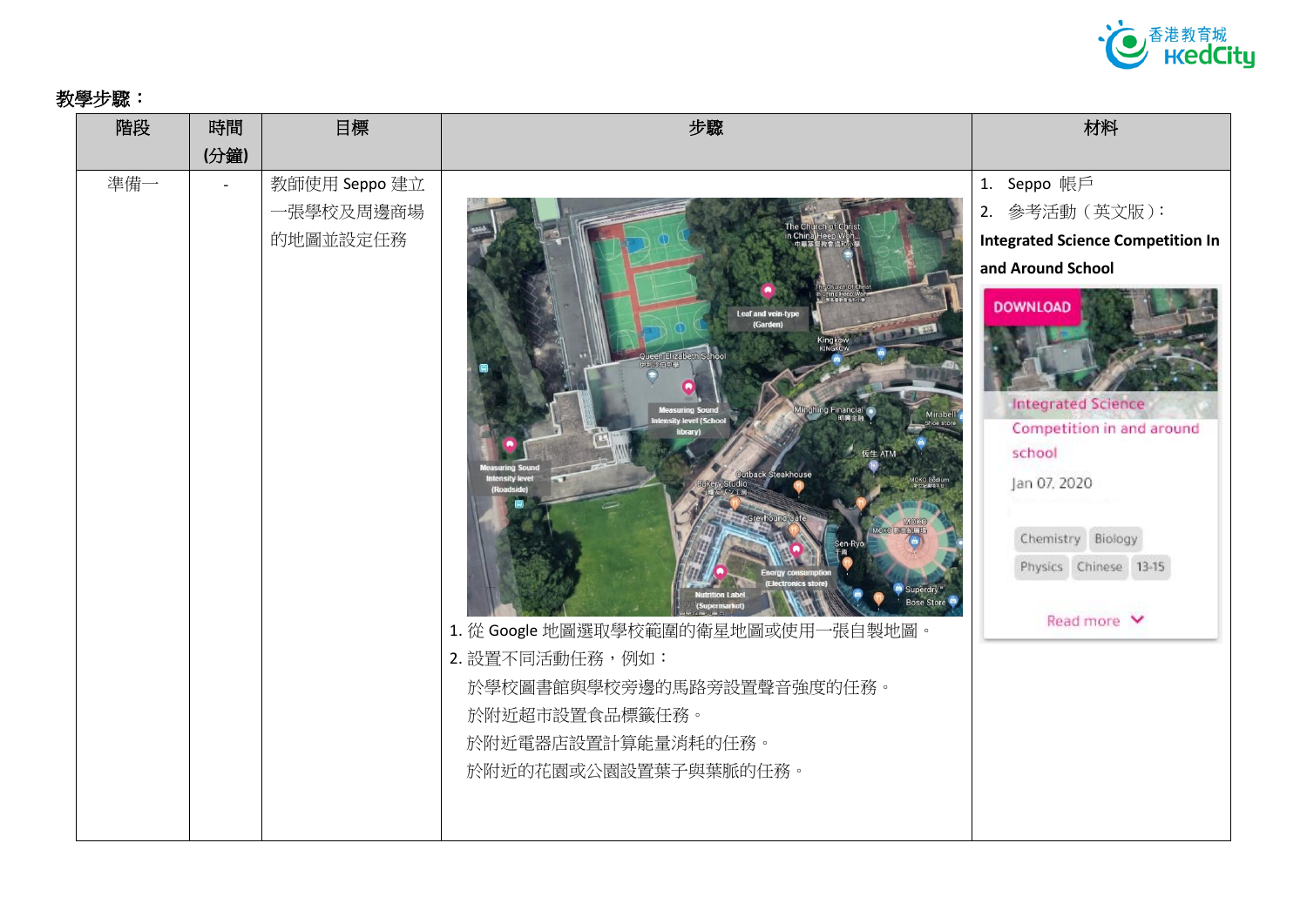

| 準備二 |    | 學生設計和製作太陽 | 1. 於比賽前一個月,着學生分組(每組 4-5 人)設計並製作太陽能蒸                                                                                                                                                                               | 1. 每組學生\$100 預算       |
|-----|----|-----------|-------------------------------------------------------------------------------------------------------------------------------------------------------------------------------------------------------------------|-----------------------|
|     |    | 能蒸餾器      | 餾器,蒸餾不純净的水。(相關單元:單元2水)                                                                                                                                                                                            | 2. 完成的蒸餾器與報告          |
|     |    |           | 2. 學生預備蒸餾器的設計報告和已完成的蒸餾器模型。                                                                                                                                                                                        |                       |
| 比賽前 | 10 | 教師向學生簡述是次 | 1. 向學生介紹比賽的任務及活動範圍。                                                                                                                                                                                               | 每組學生一部智能手機,需能打        |
|     |    | 比賽的規則及安全指 | 2. 着學生將自己製作的蒸餾器放於籃球場上。                                                                                                                                                                                            | 開 Seppo 網頁 (建議使用      |
|     |    | 引         | 3. 教師派發 Seppo 活動 PIN。                                                                                                                                                                                             | Chrome 或 Safari 瀏覽器)  |
|     |    |           | Share game login to players<br>Give the pin code to the players<br>Pin code: 123456 (例)<br>Share code $\mathbf C$<br>Player email is required<br>四市<br>Team member names are required<br>4. 學生輸入 PIN 和組別名稱便可開始活動。 | $(https://seppo.io/)$ |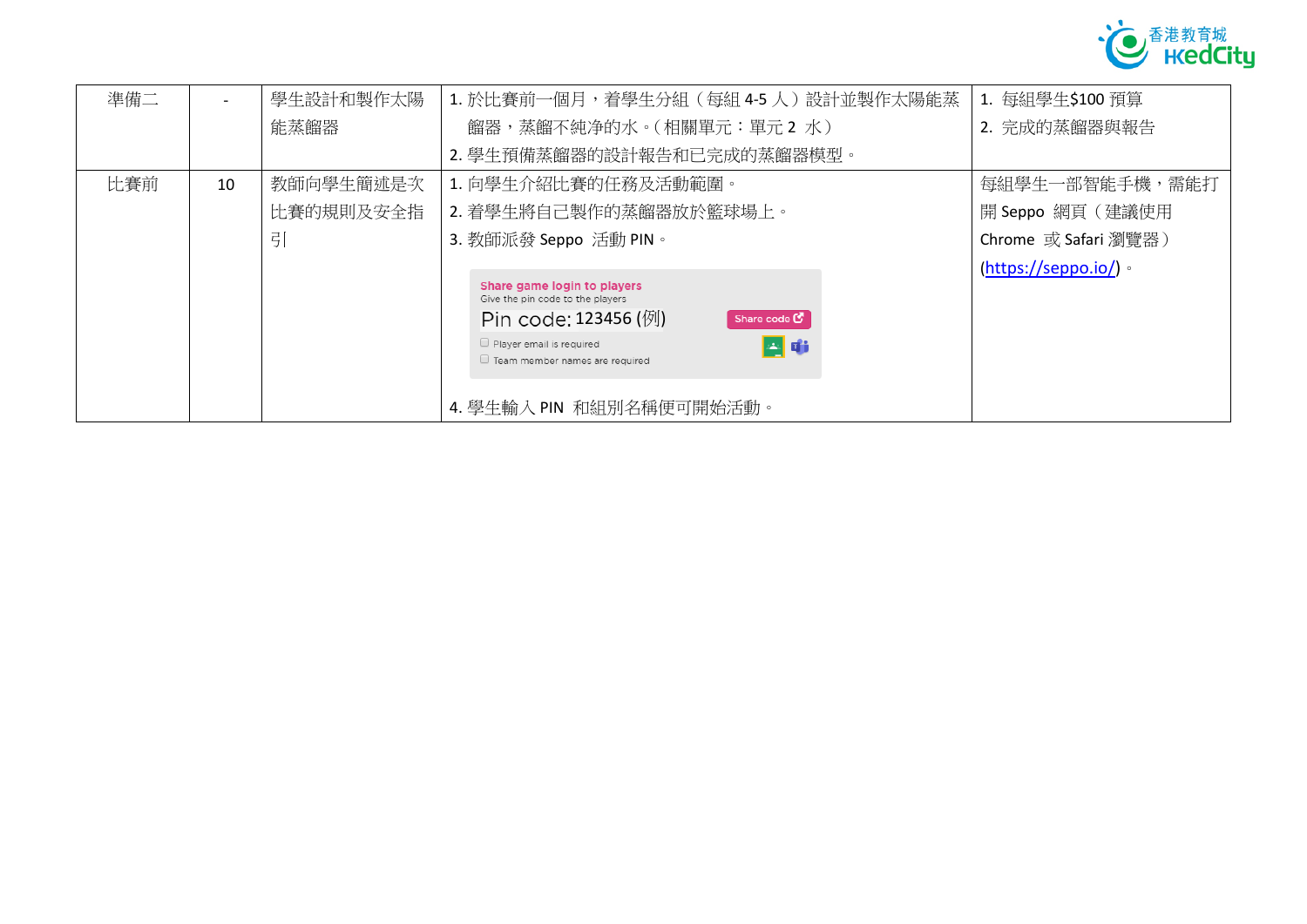

| 任務一        | 10 | 學生能使用分貝計測 | 1. 量度學校圖書館的聲音強度並拍照記錄讀數。                                                                                                                                                                                                                                                                                          | 分貝計(每組一個)                   |
|------------|----|-----------|------------------------------------------------------------------------------------------------------------------------------------------------------------------------------------------------------------------------------------------------------------------------------------------------------------------|-----------------------------|
| 圖書館/路<br>邊 |    | 量聲音的強度    | Measuring Sound Intensity level (School<br>library)<br><b>CO</b>                                                                                                                                                                                                                                                 | 或<br>已安裝測量聲音強度應用程式的<br>智能手機 |
|            |    |           | <b>Exercise type: Creative</b><br>$\land$<br>Maximum points: 1<br>Record the sound intensity level in the school library, take a picture<br>of the reading.<br><b>Build your answer:</b><br><u>ið</u><br>Image<br>$\bigcirc$<br>Preview<br>$\mathop{\bigotimes}\limits_{\mathsf{Cancs}}$<br>$\mathbb{Z}$<br>Send |                             |
|            |    |           |                                                                                                                                                                                                                                                                                                                  |                             |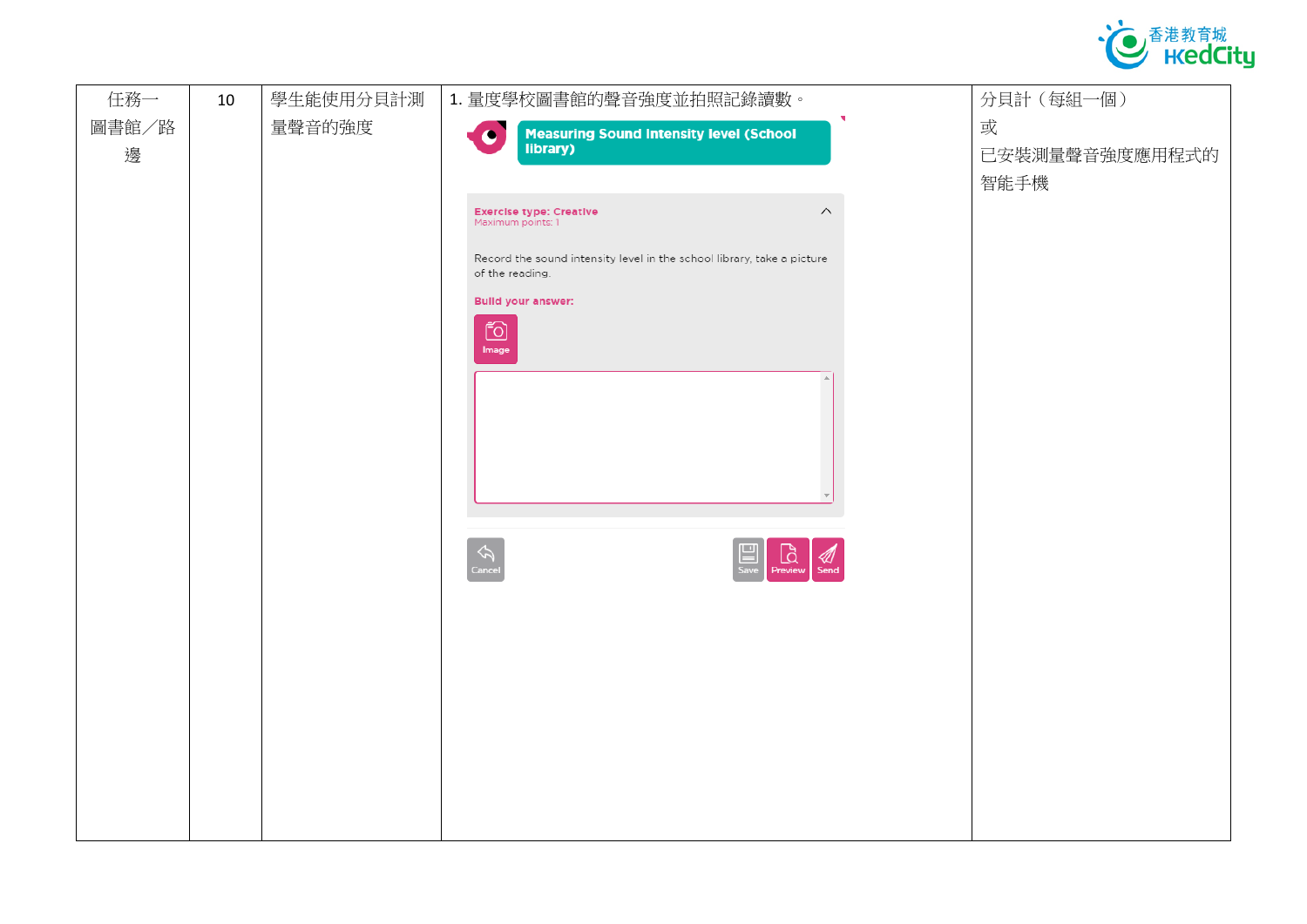

| 2. 量度路邊的聲音強度並拍照記錄讀數。                                                                                                                                                                                                                                                                                                                                                                                  |
|-------------------------------------------------------------------------------------------------------------------------------------------------------------------------------------------------------------------------------------------------------------------------------------------------------------------------------------------------------------------------------------------------------|
| $\overline{\phantom{0}}$<br><b>Measuring Sound Intensity level (Roadside)</b><br>$\bullet$                                                                                                                                                                                                                                                                                                            |
| <b>Exercise type: Creative</b><br>$\curvearrowright$<br>Maximum points: 1<br>Record the sound intensity level of a truck passing through, take a<br>picture of the reading and upload the image.<br><b>Build your answer:</b><br><b>6</b><br>Image<br>Please answer to creative exercise before sending the answer.                                                                                   |
| $\mathbb{E}$<br>Save<br>$\bigcirc_{\text{Previous}}$<br>3. 回答選擇題:一般交談的聲音強度為多少?                                                                                                                                                                                                                                                                                                                        |
| <b>Multichoice Exercise</b><br>Reorder $\uparrow \hat{m} \wedge$<br>Audio U Video O<br>Search from library<br><b>B</b> $I \times_{z}^{\circ} \times^{z} \leftrightarrow \rightarrow I_{x} \equiv \equiv \equiv \circ^{0} \equiv$ Attach an image<br>Building the sound intensity level<br>inside a library and near a road.<br>What is typical sound intensity level during a normal<br>conversation? |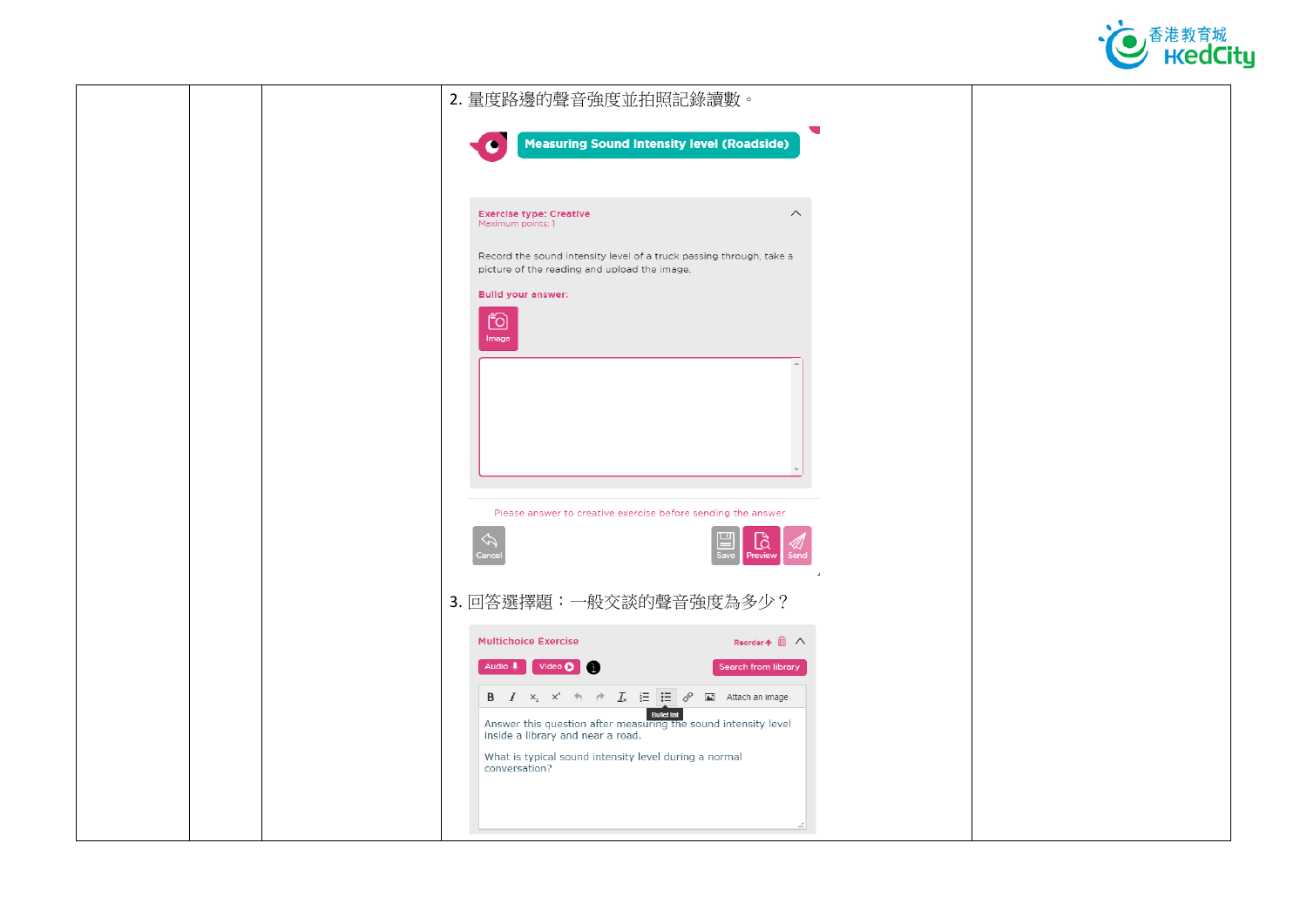

| 任務二  | 10 | 辨識食品營養標籤上 | 1. 尋找並選擇一款高能量食品 (每100 克的卡路里), 拍下其營養標                                                      | 智能手機或平板裝置 |
|------|----|-----------|-------------------------------------------------------------------------------------------|-----------|
| 超級市場 |    | 的營養值和能量值  | 籤及上傳圖片。                                                                                   |           |
|      |    |           |                                                                                           |           |
|      |    |           | <b>Nutrition Label (Supermarket)</b>                                                      |           |
|      |    |           |                                                                                           |           |
|      |    |           |                                                                                           |           |
|      |    |           | $\curvearrowright$<br><b>Exercise type: Creative</b><br>Maximum points: 6                 |           |
|      |    |           | In the supermarket, select one food item and one beverage, take                           |           |
|      |    |           | pictures of the nutrition label and upload the images.                                    |           |
|      |    |           | For the food item, try to pick one with the highest energy content<br>(in kcal per 100g). |           |
|      |    |           | For the beverage, try to pick one with the highest protein content<br>(in g per 100g).    |           |
|      |    |           | For each category:                                                                        |           |
|      |    |           | 1st place: 3 points                                                                       |           |
|      |    |           | 2nd place: 2 points                                                                       |           |
|      |    |           | 3rd place: 1 point                                                                        |           |
|      |    |           | <b>Bulld your answer:</b>                                                                 |           |
|      |    |           | Õ                                                                                         |           |
|      |    |           | Image                                                                                     |           |
|      |    |           | 2. 尋找並選擇一款高蛋白質含量的飲料 (每100克的卡路里), 並拍                                                       |           |
|      |    |           | 下其營養標籤及上傳圖片。                                                                              |           |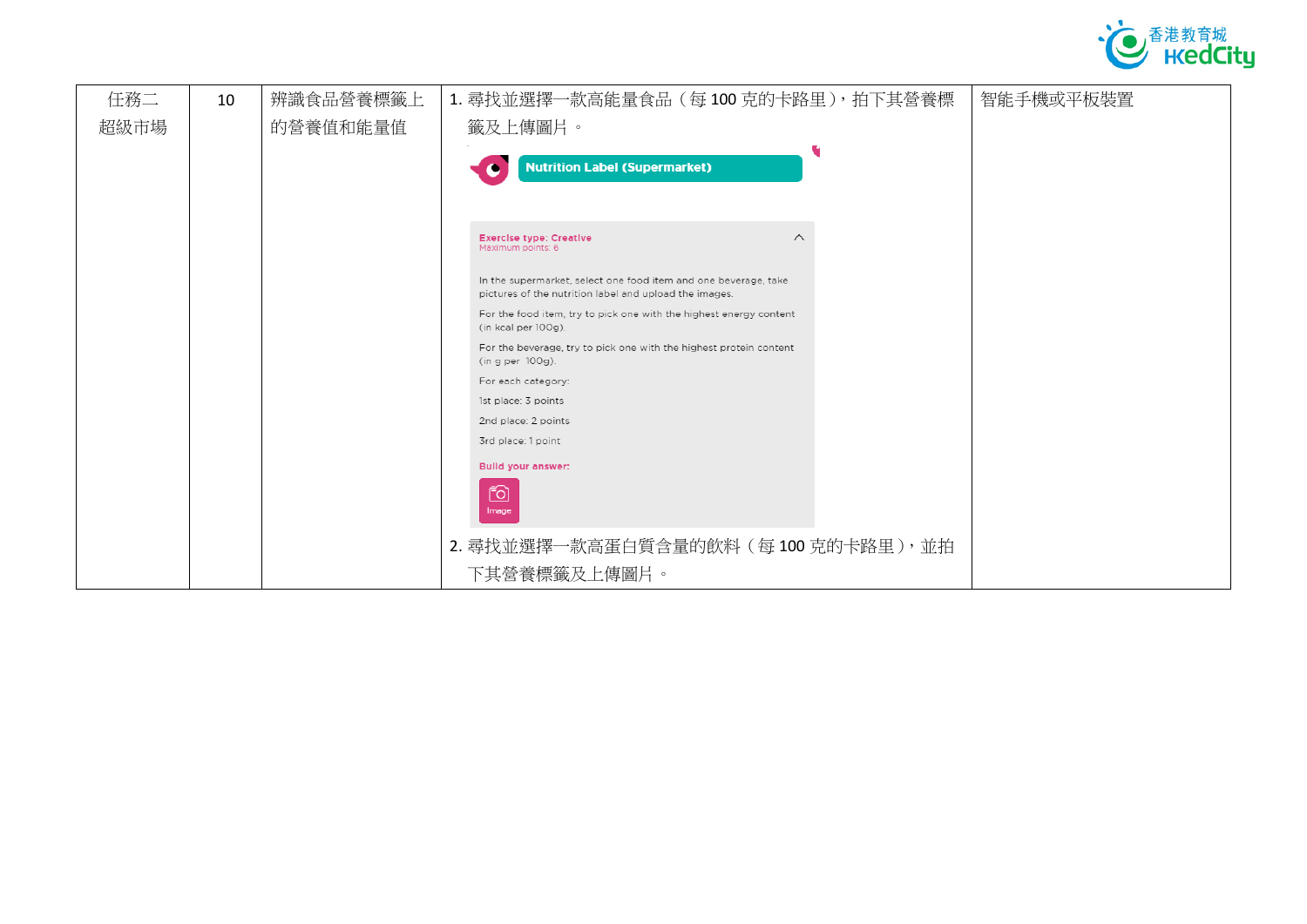

| 任務三 | 10 | 計算電燈泡的能量損 | 1. 每組學生選擇一款電燈泡並拍下其能源標籤。                                                                                            | 智能手機或平板設備 |
|-----|----|-----------|--------------------------------------------------------------------------------------------------------------------|-----------|
| 電器店 |    | 耗         | <b>Energy consumption (Electronics store)</b><br>(copy)                                                            |           |
|     |    |           | $\wedge$<br><b>Exercise type: Creative</b><br>Maximum points: 2                                                    |           |
|     |    |           | In a electronics store, take a picutre of the energy label of an<br>electronic appliance and upload the image.     |           |
|     |    |           | Calculate the energy consumed by the electronic appliance if it is<br>turned on for 8 hours. Express the answer in |           |
|     |    |           | 1) Joule                                                                                                           |           |
|     |    |           | 2) Kilowatt-hour                                                                                                   |           |
|     |    |           | Type in the steps and answers in the box provided. (1 mark for each                                                |           |
|     |    |           | correct answer)<br><b>Bulld your answer:</b>                                                                       |           |
|     |    |           | <b>门</b><br>Image                                                                                                  |           |
|     |    |           | 1) Energy consumption = Power in W*8*60*60                                                                         |           |
|     |    |           | 2) Energy consumption = Power in $kW^*8$                                                                           |           |
|     |    |           | 2. 上傳圖片,根據其能源標籤的數值,以焦或千瓦為單位計算                                                                                      |           |
|     |    |           | 所選燈泡的能量損耗。(可為能力相對較弱的學生提供協助,                                                                                        |           |
|     |    |           | 例如提供公式。)                                                                                                           |           |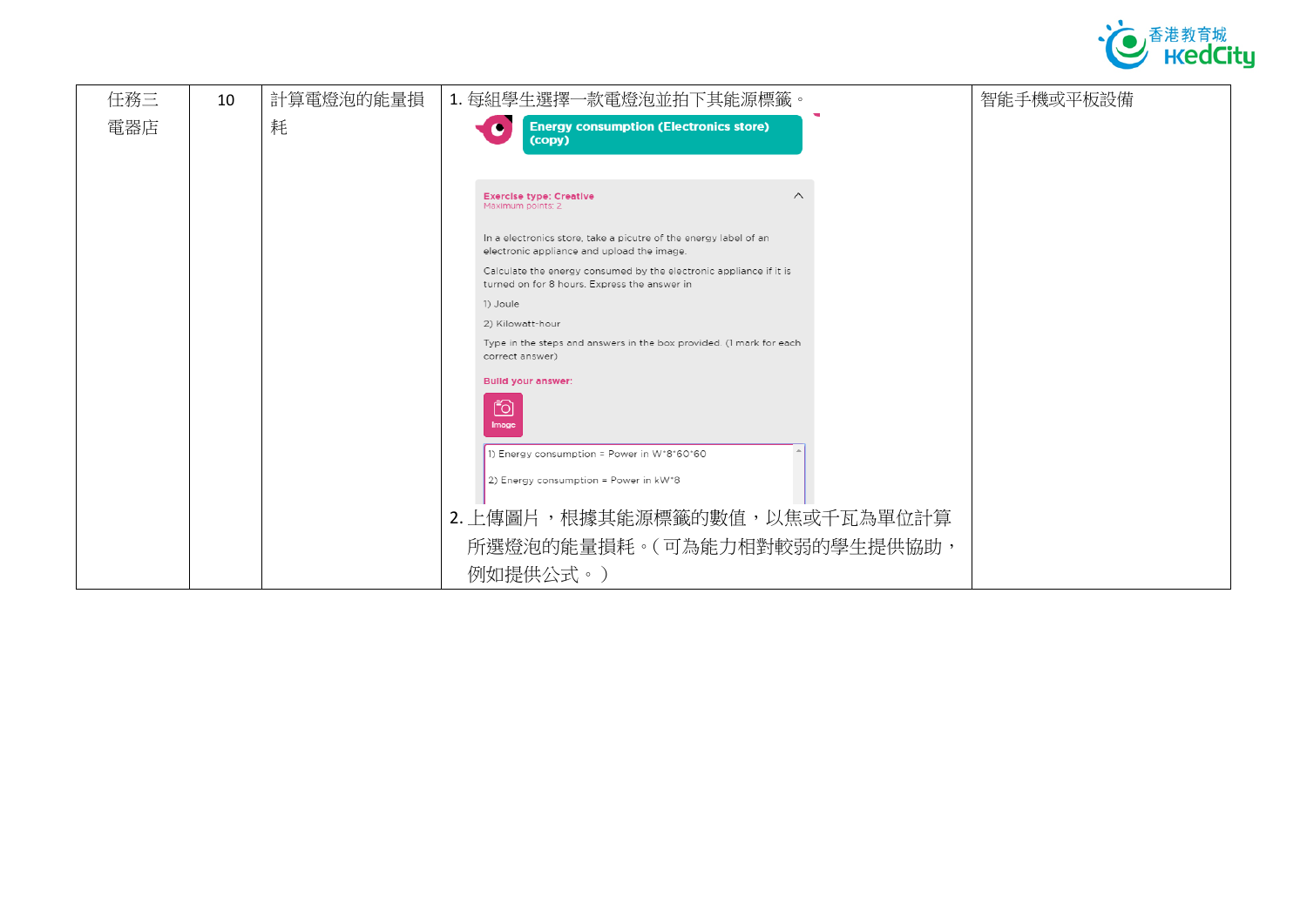

| 任務四   | 10 | 辨識植物的葉子為平 | 1.             | 每組學生找出兩株植物,一株為平行葉脈,另一株則為網狀葉<br>智能手機或平板裝置                                                                                                          |
|-------|----|-----------|----------------|---------------------------------------------------------------------------------------------------------------------------------------------------|
| 花園/公園 |    | 行葉脈或網狀葉脈  |                | 脈。                                                                                                                                                |
|       |    |           |                | <b>Answer sent!</b>                                                                                                                               |
|       |    |           |                | <b>Creative Exercise</b><br>Points: 2                                                                                                             |
|       |    |           |                | Leaf and vein-type (Garden)                                                                                                                       |
|       |    |           |                | In the garden, search for plants with parallel venation and net<br>venation on their leaves, upload the images.<br>Your answer                    |
|       |    |           |                |                                                                                                                                                   |
|       |    |           |                |                                                                                                                                                   |
|       |    |           | 2.             | 拍下兩株植物的葉子並上傳圖片。                                                                                                                                   |
|       |    |           | $\blacksquare$ | 快閃任務:「抓住它們」                                                                                                                                       |
|       |    |           |                | 你能在花園/公園內看到不同種類的動物嗎?試試拍照並將它們                                                                                                                      |
|       |    |           |                | 分類。                                                                                                                                               |
|       |    |           |                | Gotta Catch 'Em All ^                                                                                                                             |
|       |    |           |                | Try to find as many type of animals as possible! Take a picture of each type of animal<br>and upload the images. The group finding the most wins. |
|       |    |           |                | 1st place: 3 points<br>2nd place: 2 points                                                                                                        |
|       |    |           |                | 3rd placce: 1 point                                                                                                                               |
|       |    |           |                |                                                                                                                                                   |